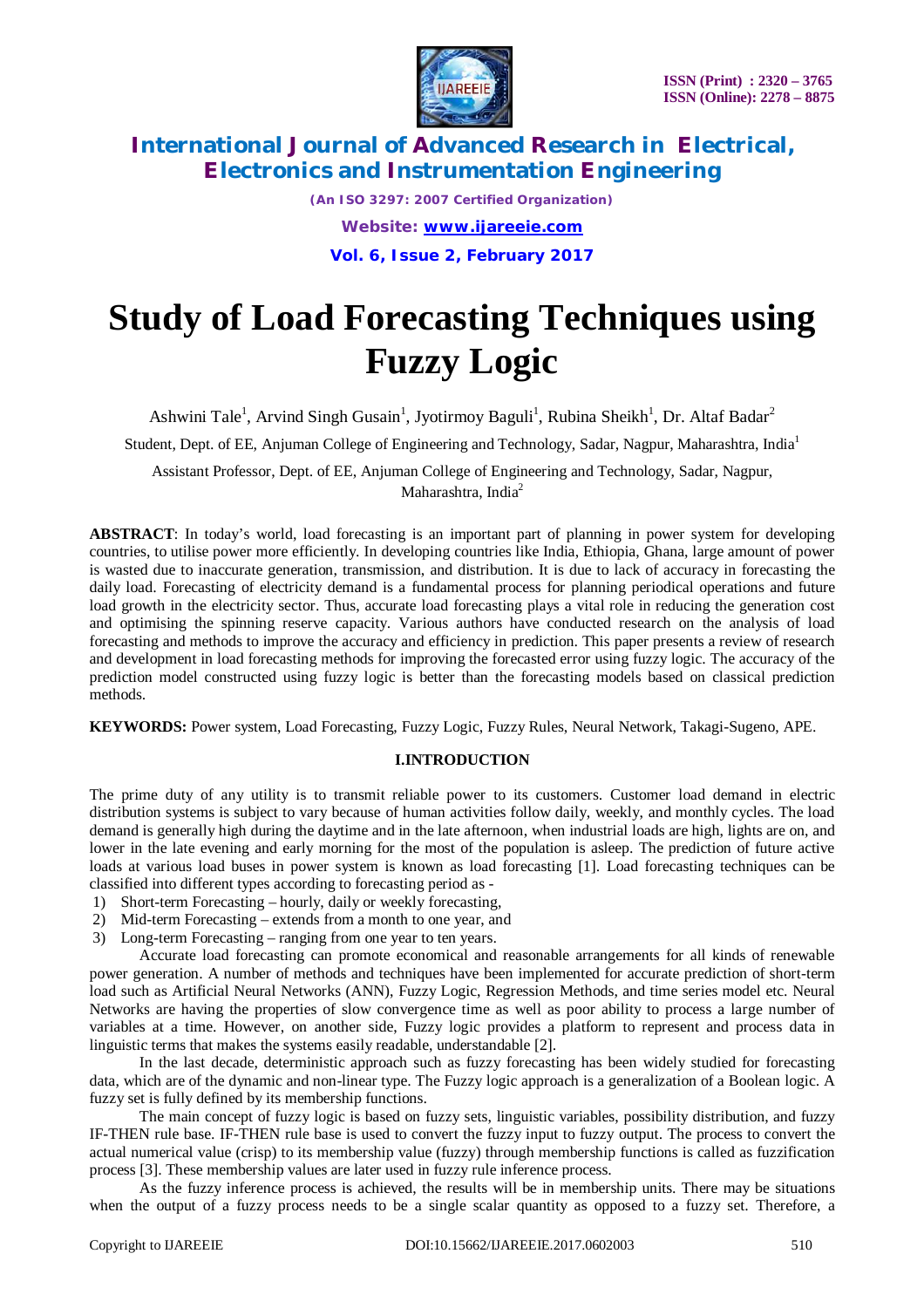

*(An ISO 3297: 2007 Certified Organization)*

*Website: [www.ijareeie.com](http://www.ijareeie.com)*

### **Vol. 6, Issue 2, February 2017**

defuzzification process is used to get the actual crisp output from the fuzzy value for final decision-making. Several methods of defuzzification have been proposed and used. The centroid method is one of the most popular defuzzification techniques.

### **II. LOAD FORECASTING TECHNIQUES**

### *A. FUZZY LOGIC*

Patel Parth Manoj & Ashish Provinchandar Shah [4] attempts fuzzy logic approach for short-term load forecasting using Mamdani implication. The Fuzzy rule base is prepared based on time, temperature, and similar previous day load. Matlab Simulink software is used for analysis. For load forecasting, load data from area load dispatch center is considered. The paper concludes that by using Fuzzy logic approach it is simple for the forecaster to understand, as it works on the simple "If Then" statements. Rectangular membership functions are used for the inputs as well as for output variable. It also helps in unit commitment decisions and schedule device maintenance.

The forecasts prepared by Jagbir Kam et al. [5] focuses on minimizing the error between the actual value and forecasted value. The model is developed by using different membership functions namely triangular function and trapezoidal function. The data has been taken from PSTCL, 220 KV Sub Station V.P.O. Pakhowal, Punjab. It is found that fuzzy logic is a better method and fuzzy forecasting is very much closer to the actual value.

Fuzzy logic is a very robust artificial intelligent technique for forecasting load on a long-term basis as described in [6]. To forecast long-term load, the paper presents a general algorithm. The algorithm is demonstrated with the help of data collected from residential sectors. It is concluded that the algorithm is capable of forecasting load with very high accuracy even when forecasting is done on a larger magnitude. The results obtained by the proposed fuzzy technique proved to be superior to conventional techniques in forecasting long-term load accurately.

The proposed methodology in [7] decreases the forecasted error and the processing time. The process involves Gaussian membership function, if-then rules, and fuzzy logic operation. Fuzzy based on short-term load forecasting (STLF) method is applied to a real case study and result shows that the STLF of the fuzzy implication has more accuracy & better outcomes. In addition, the present Fuzzy STLF model helps the economic condition by reducing the error in load prediction.

A new method in fuzzy rules by genetic algorithms, which is based on Takagi-Sugeno Fuzzy Logic System for the electric load forecasting, is given in [8]. The method can effectively improve the forecast accuracy and speed. Based on the combination of genetic algorithms and fuzzy logic technology, they produce fuzzy rules automatically by genetic algorithms then establish the fuzzy model of the system, based on Takagi-Sugeno Fuzzy Logic System model of electric load. It overcomes the intrinsic defects of an artificial neural network of slow learning speed. Its network structure is difficult to determine yet it produces local minimum points. Hence it results in an improved accuracy and speed through the imitation computation.

A methodology on short-term load forecasting includes operational mechanism under the changed regime of power sector in India proposed in [9]. It also shows the effect of load, the temperature on generation, transmission, and distribution. The load forecasting has been done by using triangular membership function. The load curve is drawn by using linear regression method. From various calculations, it is concluded that error is less than 4%.

S.E.Papadakis, J.B.Theocharis, A.G.Bakirtzis [10] has suggested building fuzzy models for short-term load forecasting (STLF). The model building process is divided into three parts: (a) identification, based on a fuzzy C-regression method, (b) selection of the proper model inputs which is achieved using a genetic algorithm and (c) fine tuning by means of a hybrid genetic or least squares algorithm. The suggested model is compared with the ANN model in terms of prediction accuracy, robustness, and model complexity. The simulation results demonstrated that the model exhibits very good forecast capabilities.

An electric load forecasting using fuzzy logic considering similar day approach is proposed by Mahmuda Akter Monne et al. [11]. The data has been taken from the power system of Bangladesh (Dhaka division). To achieve the better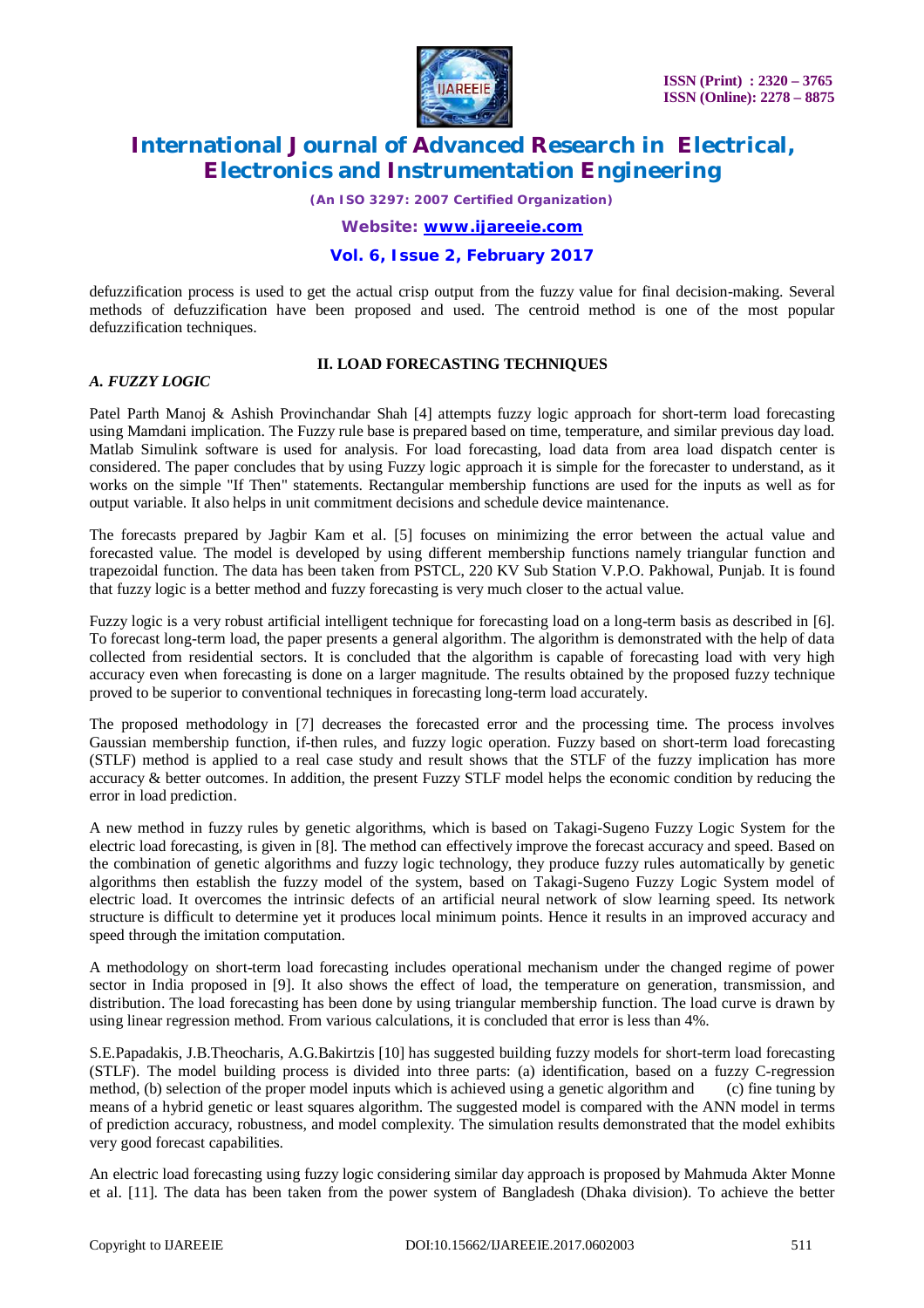

*(An ISO 3297: 2007 Certified Organization)*

*Website: [www.ijareeie.com](http://www.ijareeie.com)*

### **Vol. 6, Issue 2, February 2017**

accuracy, Least Square based Multiple Regression Analysis Model (LSMRA) and a fuzzy logic application had been used. The method achieves approximately 1.18% error in updating each load on a similar day.

Hasan H Çevik & Mehmet Çunkas [12] discusses a work on short-term load forecasting for the holidays. The purpose of the paper is to present different models using the Fuzzy logic method without weather information. The data between the year 2009 & 2011 are used to design the forecasting models. In the study, two different fuzzy logic models (model 1 & model 2) are developed and tested for each holiday types using Matlab Fuzzy Logic Toolbox. In the paper, each Fuzzy model had three inputs and one output. While historical data from past years, consumption data from last week & the type of holiday are selected as input. The results showed that model 2 could have better forecasting accuracy than Model 1 in terms of Mean absolute percentage error (MAPE) values.

V.Y.Hsu and K.L Ho [13] presents short-term load forecasting using fuzzy set theory. The load data has been taken from Taiwan Power Company. In order to improve the accuracy of forecast an hourly load, load updated every one hour or few hours have been considered. A minimum-maximum algorithm and an equal area algorithm have taken into consideration to reach the desired change in peak load and trough load. It is observed that the mean square error (MSE) is reduced from 2.38% to 1.20%.

Per Capital gross domestic product (GDP) and Population are taken as input variables and the predicted electricity consumption is taken as an output variable in [14]. To predict the annual electricity requirement in India, Fuzzy Decision Tree is applied. Past 30 years of historical data has been used for training and 4 years of data is used for testing the Fuzzy Decision Tree. The results state that proposed Decision Tree model has given high performance and less error rate than the Artificial Neural Network model.

The Fuzzy Logic technique is used for the prediction of the load [15]. Analysis and examination are done based on previous data, taken from Hayatabad 132 kV grid station, Peshawar, Pakistan. Triangular membership functions are used for input and output variables. Simulation is done in MATLAB software. It is observed that the error is very small i.e. less than 3% using this method. It has better accuracy than any other conventional methods.

Zuhaing Ismil and Rosnalini Mansor [16] give a new concept in forecasting cycle based on fuzzy logic. The load data has been taken from Tenaga National Berhad (TNB) Malaysia for training and testing purpose. The analysis is done on triangular membership functions. Four defuzzification methods Center of Area (COA), Center of gravity (COG), Middle of maxima (MOM) and Last of maxima (LOM) are chosen. The result shows that fuzzy model with Center of Area (COA) defuzzification method gave a better performance compared to other defuzzification methods.

Short-term load forecasting experiment is conducted to estimate load demand of Adama Science and Technology University, Ethiopia [17]. The input parameters are day's minimum temperature, day's maximum temperature, season, day capacity, rain, and daylight intensity (Cloudy). To analyse the result Mamdani model in the Fuzzy logic methods is used. The error of load forecasting is reduced by using fuzzy method along with the Artificial Neural Network. The error range is reduced nearly 3%. The data have been analysed in MATLAB Software.

A methodology using fuzzy logic for short-term load forecasting is proposed in [18]. For designing of the fuzzy rule base, the methodology proposed by Wang & Kosko is used here. The results are obtained using triangular membership function. The Forecasted load is compared with the actual load and average percentage error is calculated (APE). In the paper, defuzzification is done using Centroid of area (COA). In future, increasing the number of membership functions and by using the trapezoidal, Gaussian bell membership function the APE can be reduced.

Shahram Javadi [19] suggests the general methodology to use fuzzy logic for spatial load forecasting. To aggregate the information for load forecasting the proposed scheme provides Land usage-based spatial load forecasting technique and Geographic Information Systems (GIS) technology. A new spatial load forecasting method can be used in non-uniform areas and it gives superior output compared to other distribution load forecasting accuracy. The method requires substantially less manpower, time, operation costs etc.The results provide a satisfactory of the loads in line with the expectations in the Ghaen City area. The algorithm accurately constrained the load growth within the forecast area.

.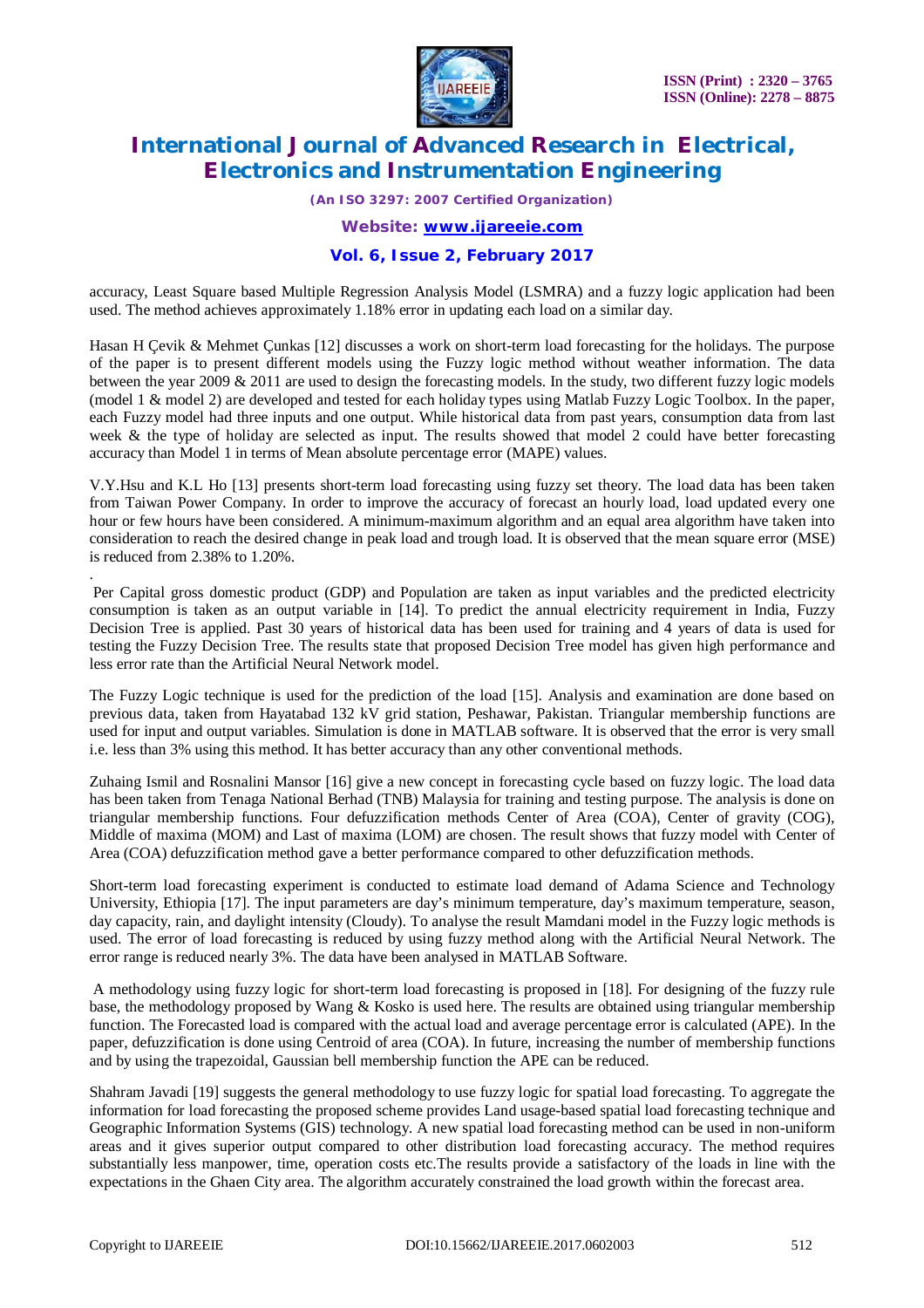

*(An ISO 3297: 2007 Certified Organization)*

*Website: [www.ijareeie.com](http://www.ijareeie.com)*

### **Vol. 6, Issue 2, February 2017**

A time series model in which, to calculate the forecasting value in the de-fuzzification process weighted fuzzy method is used. This method reduces the difficulties of encounter non-linear data and large fluctuations. To estimate the models desired result the empirical data of load from Chongqing China is used in [20]. A weighted defuzzification method is used to improve the fuzzy approach. The key issue of weighted fuzzy time series (WFTS) is based on the cyclic time series values of previous experience and adapting weights between output values of the fuzzy rule. The experimental result shows that the proposed WFTS model performs better than other methods of load forecasting.

W. T. Ghareeb [21] introduces Genetic Algorithm to optimized Radial Basis Function network (GA-RBF) with a fuzzy corrector for the problem of short-term load forecasting. Mamdani is a type of inference system, which has been used in designing the fuzzy corrector. A real data set of the Egyptian electrical network is also used in this study. The result shows that forecasting accuracy obtained from the GA-RBF system with fuzzy corrector is highest compared to the neuro-fuzzy system.

The short-term load forecasting can also be illustrated by using Time-variant slide fuzzy time series method [22]. Data of National Electric Power Company situated in Jordan has been taken for forecasting. The result shows that the maximum mean absolute percentage error (MAPE) in proposed method is less than 1%, which produces more accurate training results as compared to the fuzzy inference model. The numerical results obtained in this study shows, that the proposed model is a valid and promising alternative for the improvement of the forecasting precision.

Saleh Ahmadi et al. [23] implies the analysis of fuzzy logic framework for the sake of short-term load forecasting (STLF) issue. The STLF method is examined on a real distribution power networks. It shows that the load forecasting using fuzzy implementation is faster and more accurate than the conventional forecasting methods that deal with rigid data and a long processing time. In addition, the present fuzzy STLF model helps the utility economically by reducing the error in load predictions. The data used here have been taken from the Sanandaj Distribution of Company. In this work, Sanandaj power network in Kurdistan of Iran is considered as the case study.

The method is used based on Takagi-Sugeno Fuzzy Logic System and establishing the fuzzy model for load forecasting [24]. Takagi-Sugeno Fuzzy logic systems are based on local linear function and the global non-linear is implemented by blending the subsystems models. They have concluded that it overcomes the intrinsic defects of artificial neural network that its learning speed is slow, its network structure is difficult to determine rationally, and it produces local minimum points. They found the global optimum fitting effect so the accuracy is improved. Through the imitation computation, it is proved that the accuracy and speed are improved. It is a new and effective method of electric load forecasting.

The paper [25] includes the detail analysis of previous year's load data records of an Engineering College in India using the concept of fuzzy methods. The fuzzy rule base are prepared based on Day's minimum temperature, Day's maximum temperature, season, day capacity, rain, and daylight intensity (Cloudy). The analysis has been done on Mamdani type membership functions. The error has been reduced to a considerable level in the range of 2-3%. The above analysis with fuzzy can be merged with some other methods to get accurate result.

### *B. NEURAL NETWORKS WITH FUZZY LOGIC*

Neural Network combined with Fuzzy Logic is used for determining long-term forecasting [26]. The relationship between the humidity, temperature, & load is identified with a case study for a particular region in Oman. The paper uses Triangular membership functions for forecasting. The data is taken for three years & the results are obtained for the fourth year. It has been observed that the variation of predicted load from actual load has an average percentage error of 7.8%.

C.P.Ronald Reagan and S.R.Sari [27] consider a collaborative fuzzy neural technique to estimate the long-term forecasting. In this proposed technique, the historical data sets of Tamil Nadu are considered from the year 1983 to 2012 for energy forecasting. The error obtained for this model is compared with the other existing methodologies. After applying the fuzzy-neural approach to predict the annual energy consumption in Tamil Nadu, improves the efficiency of the prediction than other existing methods.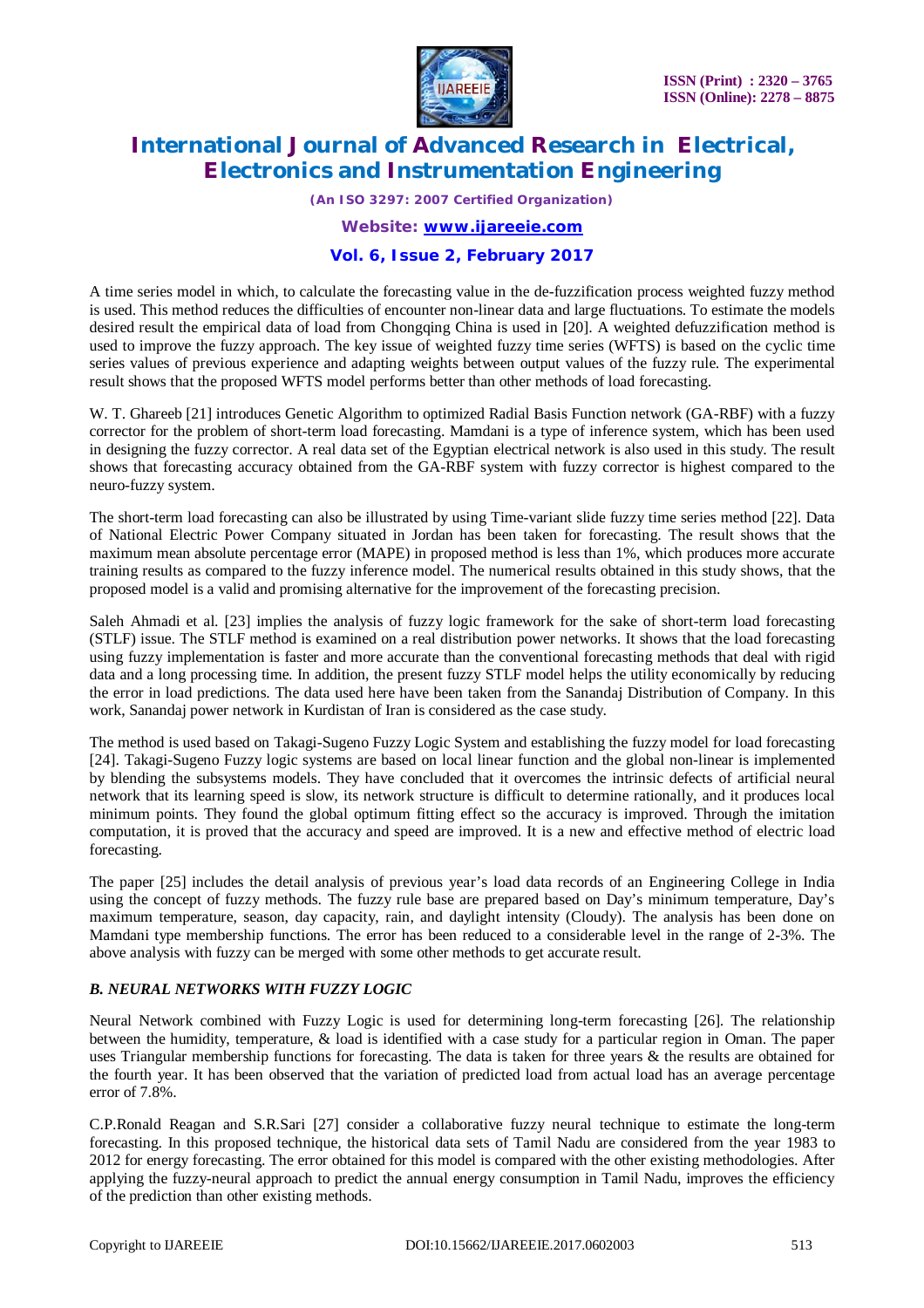

*(An ISO 3297: 2007 Certified Organization)*

*Website: [www.ijareeie.com](http://www.ijareeie.com)*

#### **Vol. 6, Issue 2, February 2017**

The development of a hybrid neural network to model a fuzzy expert system for time series forecasting of electric load is presented in [28]. For training the fuzzified neural network a hybrid-learning algorithm consisting of unsurprised and surprised learning phases are used. To improve the accuracy two types of fuzzy expert system model, abbreviated as FES1 and FES2 has been used. In order to adjust the weights and membership function, back propagation and linear Kalman filter algorithm has been considered. It is observed that the fuzzy expert system gives faster convergence and accurate prediction of load.

An adaptive neuro-fuzzy interference system (ANFIS) for the non-linear system has been proposed by M.Mordjaoni,B.Boudjema et al. [29]. It is discussed in detail how using ANFIS is successfully applied to weekly load forecasting with respect to different day types. The input - output data is of France of the years 2009 obtained from the RPE website. The focus of the paper is to reduce negative aspects of existing STLFM and to reduce complexity structure of neural networks. The forecasting performance obtained reveal the effectiveness of proposed method  $\&$ shows that it is possible to build a high accuracy model with less historical data using neural networks in combination with Fuzzy logic in real time system.

The difficulty in developing fuzzy rules and membership function give rise to Adaptive Neuro Fuzzy Inference System (ANFIS). ANFIS integrate both neural networks and fuzzy logic in a single framework. The paper published by Saurabh Ghose and Amit Goswami [30] focuses on short-term load forecasting of Chhattisgarh Grid using ANFIS. ANFIS is based on Takagi-Sugeno Fuzzy Inference System. The data is obtained from State Load Dispatch Centre of Chhattisgarh State Power Transmission Company Limited (CSPTCL). The forecasts data obtained from ANFIS method is compared with the real load of the same day along with the prediction error. The prediction error is low and hence gives high accuracy.

A solution to short-term load forecasting using ANFIS is an integrated approach of wavelet, neuro fuzzy for forecasting [31]. In the second section, they discussed above conversation & artificial intelligence based method for STLF. In this approach, prediction of load depends upon the weighted combination of three components. In third section wavelet analysis is performed. It is smooth and has properties like vanishing moments or size of the support. While neuro fuzzy system discussed in section four is performed using MATLAB. In neuro Fuzzy Wavelet approach 4 wavelet coefficients are used also, lower the value of wavelet coefficient higher the prediction accuracy. Hence, the method gives quite encouraging results.

Seema Pal & Dr.A. K. Sharma [32] presents ANFIS method for short-term load forecasting. Data analysis is done using a matrix with row represents a number of hours and column represents a FIS model and temperature. The design of ANFIS is done by constructing an inference system of five layers. Each layer contains several nodes called as node function. They use Gaussian membership function for each input. Output data of one node acts as input to another node in the present layer. The results obtain with considerable accuracy and mean absolute percentage error of 5.705.

A new model, which divides the electric load into two parts: 1) the load scaled curve and 2) the day maximal load and the minimal load is proposed in [33]. The load scaled curve is forecasted using five artificial neuron networks. The 24 hourly forecast loads of the future day are predicted by combining the results of the artificial neuron networks and the fuzzy logic method. The benefit of the proposed hybrid method is to utilize the advantages of both i.e. the generalization capability of artificial neuron network and the ability of fuzzy logic for handling uncertain problems. The test result shows that the proposed forecasting method could provide a considerable improvement in the short-term load forecasting accuracy.

A. R. Koushki, M.Nosrati Maralloo et al. [34] proposes a neuro-fuzzy model for the application of short-term load forecasting. This model is identified through Locally Linear Model Tree (LoLiMoT) learning algorithm. The model is compared to a multilayer perception, Generalized Regression Networks (GRNN), Kohonen Classification, and Intervention Analysis. It is concluded that the performance of the LoLiMoT model on short-term load forecasts is much better than that of the other classical methods. The superior performance displayed by the model seems to be justified by its very flexible and interpretable structure.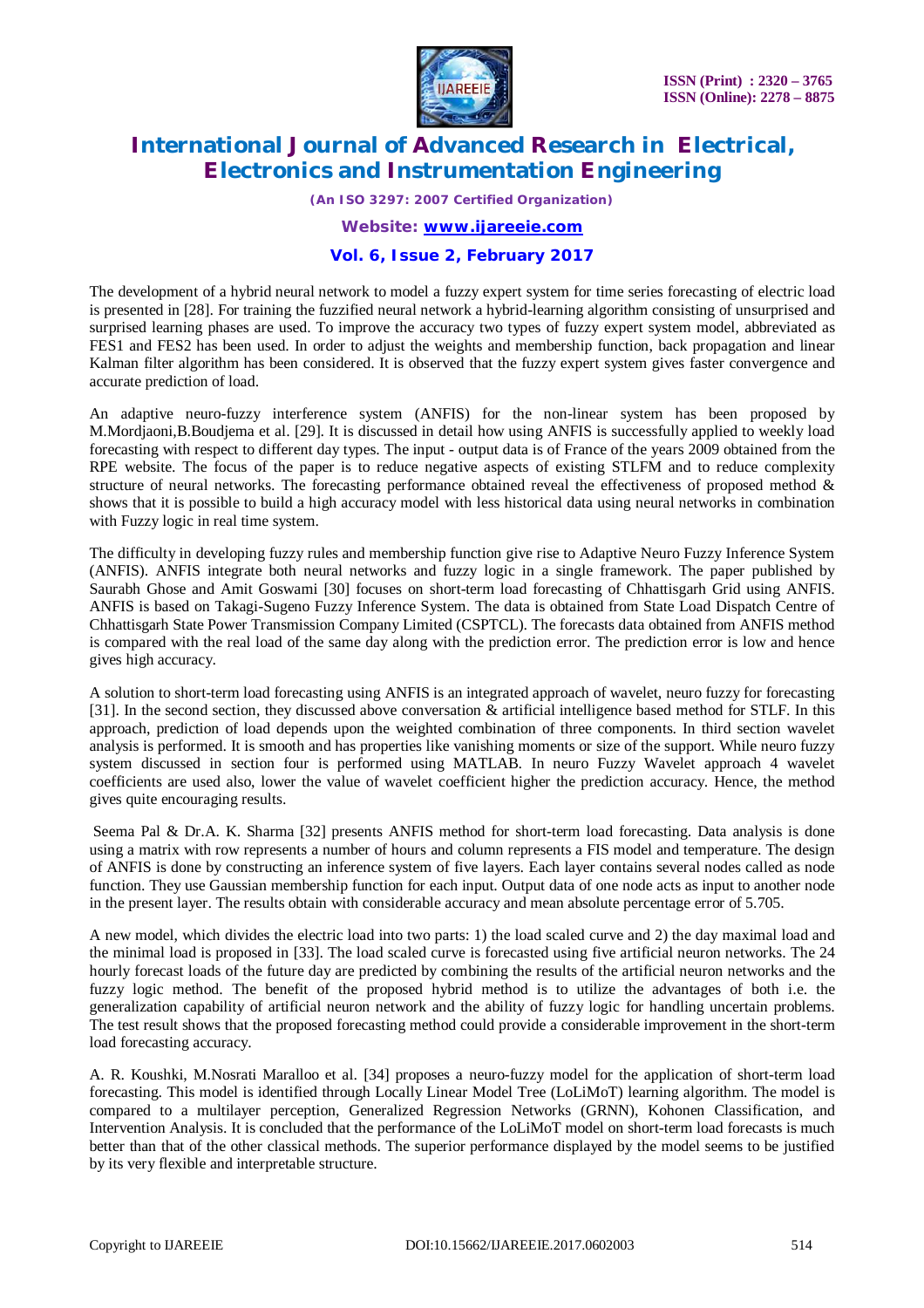

*(An ISO 3297: 2007 Certified Organization)*

*Website: [www.ijareeie.com](http://www.ijareeie.com)*

### **Vol. 6, Issue 2, February 2017**

A methodology for short-term load forecasting is based on Grid method and Time series fuzzy neural network, which has been proposed by Hong Li [35]. Steel plant load is selected as the high-energy consumption load to carry out load forecasting which has a relationship with its own production plans in the period of 12 days. The results obtained effectively solve the problem of decreased forecasting accuracy due to some factors caused by high-energy consumption enterprises.

Jia Zheng-yuan and Tian Li [36] suggest short-term power load forecasting model based on fuzzy Radial Basis Function Neural Network (RBFNN). The data has been taken from Power Grid of East China. Based on one month load analysis is done, it indicates that prediction accuracy of fuzzy RBF neural network is better than other neural network methods. The model built in the paper is based on the strengths of both fuzzy logic and RBFNN. RBFNN method becomes a great contribution to the scheduling of generators.

A method based on polynomial neural networks and fuzzy logics, optimized by a technique known as Particle Swarm Optimization (PSO) is introduced in [37]. The paper consists in generating a final structure that is compact, flexible, and capable of producing good results when applied to resolving system identification problems and time series forecasting. Based on the quality of the results, a great number of tests are carried out with different sets of data and compared with traditional methods. It is concluded that the proposed method is very viable.

#### *C. OTHER METHODS*

#### SARIMA Model

Néstor González Cabrera, G.Gutiérrez-Alcaraz and Esteban Gil [38] propose a paper in 2013. It is compared with two different methodologies for short-term load forecasting, a classic statistical model called as Seasonal Auto Regressive Integrated Moving Average (SARIMA model) and a model based on artificial intelligence Fuzzy Inductive Reasoning model (FIR). In the SARIMA model, the future value of a variable is assumed a linear function of several past observations and random errors. The FIR methodology has four basic functions they are fuzzification, qualitative modelling, qualitative simulation, and de-fuzzification. The results are compared to both models and they have concluded that the FIR and all of the Neuronal Network approaches shows less error and require less computation time than SARIMA models.

#### Least Error Technique

The long-term load forecasting with least error technique is prepared by Er.Daljeet Kaur, Er.Dagra Er Sonia Grover [39]. In the paper, data has been taken from substation of Amritsar city for last 18 years (from 1997 to 2014). In order to obtain the least error, fuzzy logic methodology along with various mathematical equations has been used. Moreover, to analyze the future load, extrapolation techniques has been taken into account. It is found that maximum percentage error occurred in parabola equation and minimum percentage error occurred in S-curve equation. It is also observed that S-curve method is best suited for conducting accurate load forecasting using fuzzy logic.

#### Soft Computing Technique

D. K. Chaturvedi, Sinha Anand Premdayal et al. [40] proposes a Short-term load forecasting using soft computing technique. The paper represents different methods of soft computing technique. The aim of the paper is to find a solution to short-term load forecasting using GNN with wavelet for accurate load forecasting results. The soft computing technique forecasts each component separately. It is observed that the modified GNN performs better than the traditional GNN. The improvement in the results shows that accuracy of forecasting increases in the combined model and can give correct output for short-term load forecasting.

#### Regression Analysis

Two load forecasting model based on fuzzy theory is presented by 'Yan Yan' and 'Aimin Yang' [41] they are fuzzy clustering model and improved fuzzy regression analysis model. In order to improve the prediction effect of subarea, load forecasting fuzzy clustering model is taken into consideration. To build multi-level and multi-factor decision-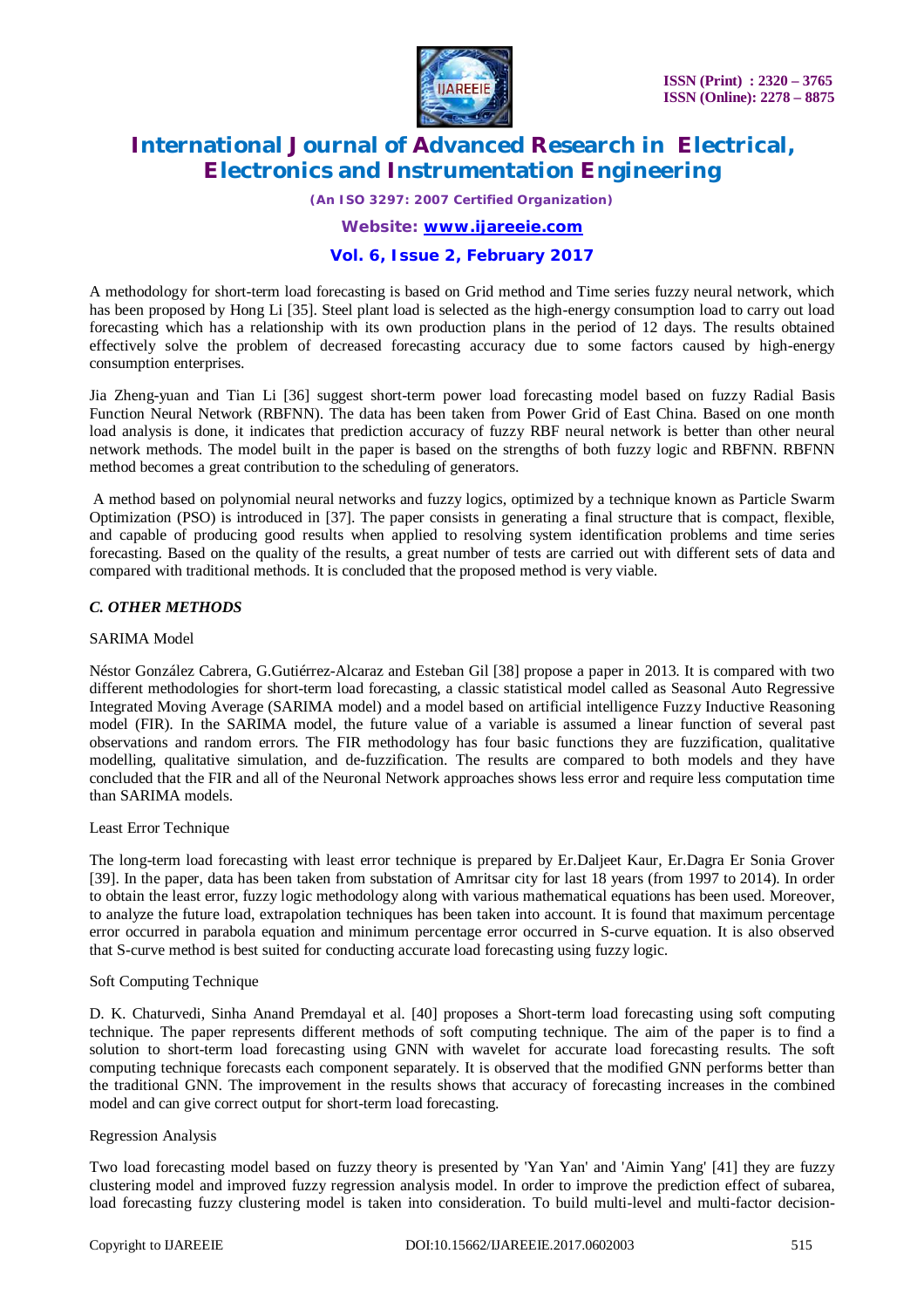

*(An ISO 3297: 2007 Certified Organization)*

*Website: [www.ijareeie.com](http://www.ijareeie.com)*

#### **Vol. 6, Issue 2, February 2017**

making analysis structure, the improved fuzzy analytical hierarchy process has been used. The paper shows the overall stepwise calculation for regression analysis for both the methods.

#### GRF Methodology

Nikhil kumar B S and Kale Pallavi V [42] gives a revised radial basis function (RBF) network combined along with the genetic algorithm. To include the sudden changes in load values fuzzy inference system is used in combination with the modified RBF network. RBF is a three-layer neural network. The input layer is made up of a signal source node, the second tier is hidden layer, and the third tier is the output layer. The proposed method is compared with feed forward neural network. The prediction error for the proposed GRF methodology is less as compare to feed forward neural network. Hence, it is concluded that the forecasting accuracy and convergence speed better than feed forward neural networks.

#### Euclidean Norm

In the paper E. Srinivar & Amit Jain, Member IEEE [43] represents a methodology for short-term load forecasting using Fuzzy logic approach. The approach has the ability to deal with non-linear part of the forecasted load curves and abrupt change in weather. Euclidean norm with weight factors is used to determine the similarity between the forecast day and the searched previous days. Fuzzy logic is used to find the correction factor for the selected similar days to the forecast day using the information of the previous forecast day  $\&$  the previous similar days.

#### Phase Space Reconstruction Model

An interval type 2 fuzzy logic model for the time series of one hour of power load forecasting on Phase Space Reconstruction Model [44]. The type 2 fuzzy logic model has taken into consideration to improve the prediction accuracy. To obtain the accurate results, back propagation algorithm of a fuzzy model with interval type 2 fuzzy law model has been used. The result shows that by comparing with traditional type fuzzy logic, the processing ability of type-2 fuzzy logic has more uncertainty and the robust control.

#### Tabu Search

Hiroyuki Mori, et al. [45] suggests a Tabu search method for constructing a fuzzy inference model for short-term load forecasting. Tabu search is a method used to optimize the fuzzy membership functions. The paper uses maximum, minimum, and average temperature, minimum humidity, weather conditions, day types, elapsed days and years as input variables and the daily maximum loads in summer for calculation. The simulation results have shown that information on the maximum and minimum temperature is more important and indicate that input variables explain the extent of the model non-linearity through the width of the fuzzy membership functions.

#### Chaos Theory

Based on chaos theory a new short-term load-forecasting model is proposed in [46]. This method makes use of chaos time series analysis to capture characteristics of complicated non-linear dynamical systems. The chaos system is a definite system; it is extremely sensitive to the initial value of the system. The paper shows that forecasting by chaos theory, compare time series of load demand to actual history data, presenting the feasibility of forecasting method. Moreover, the results indicated that it would be a bright merit to use chaos theory predicting power load demand and controlling power safe supply of power station.

#### Kalman filter

A load prediction methodology for the short-term load forecasting to estimate hourly load is used in [47]. The prediction is carried out using a linear fuzzy model of previous year loads and weather. The Kalman filtering technique with a fuzzy rule-based inference is employed to estimate the fuzzy model coefficients. The method produces both crisp and spread values of the forecast load. The result shows that the prediction has 0.7% mean absolute percent error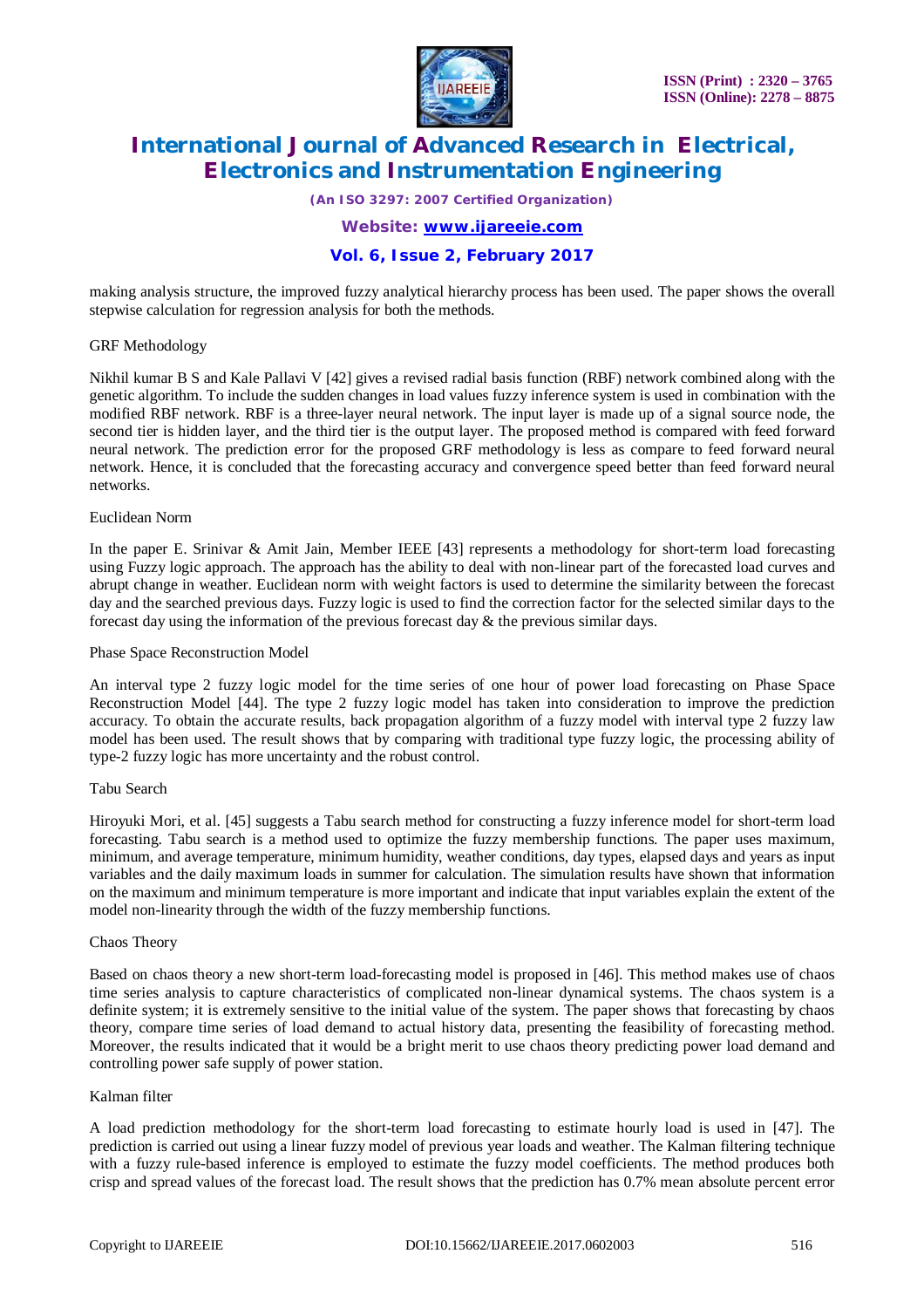

*(An ISO 3297: 2007 Certified Organization)*

*Website: [www.ijareeie.com](http://www.ijareeie.com)*

### **Vol. 6, Issue 2, February 2017**

and 0.84% absolute percent error. Moreover, the predicted spread value is useful for determining the amount of extreme the load may reach each hour.

Combined Regression-Fuzzy Method

R.-H. Liang and C.-C.Cheng presents a combined regression-fuzzy approach for short-term load forecasting [48].The regression methods are first used to obtain preliminary forecast peak load and valley load. Then correction values of forecast error from a fuzzy inference machine are added to the preliminary forecast peak load and valley load from the regression method to obtain the final forecast peak load and valley load. The proposed approach can obtain better results than those from traditional multi-linear regression (MLR) method. The effectiveness of short-term load forecasting has been investigated on the Taiwan power system with different load types. It is found that the approach is very effective in obtaining proper peak load and 24 hourly load forecasting.

#### **III.CONCLUSION**

Load Forecasting plays a crucial role in all aspects of planning, operation, and control of an electric power system. In this paper, different methods of load forecasting are studied. Accurate load forecasting is very important for electric utilities in a competitive environment created by the electric industry deregulation. Load forecasting helps in the planning of the future load. The load forecasting can be done by using various methods. It is observed that fuzzy logic approach is simple for the forecaster to understand as it works on simple "IF-THEN" statements. It also helps in unit commitment decisions, reduce spinning reserve capacity, and schedule device maintenance.

#### **REFERENCES**

[1] M.Amirthavalli, "Fuzzy Logic and Neural Networks", SCITECH Publications, 2004.

[2] Bart Kosko, "Neural Networks and Fuzzy Systems", New Delhi: Prentice Hall of India Private Limited, 2006.

[3] D Driankov, H Hellendoorn, M Reinfrank, "An Introduction to Fuzzy Control", Narosa Publishing House, 2001.

[4] Patel Parth Manoj, Ashish Pravinchandra Shah, "Fuzzy logic methodology for short-term load forecasting", International Journal of Research in Engineering and Technology, Vol. 3, Issue 4, pp: 2321-7308, April 2014.

[5] Jagbi Kaur, Yadwinder Singh Brar,"Short-term Load Forecasting using Fuzzy Logic of 220kV Transmission Line", International Journal of Engineering Research and Technology, Vol. 3, Issue 9, pp: 2278-0181, September-2014.

[6] Jagadish H Pujar, "Fuzzy ideology based long-term load forecasting", International Journal of Computer, Electrical, Automation, Control and Information Engineering, Vol. 4, Issue 4, 2014.

[7] Saleh Ahmadi, Hassan Bevrani, and Hannah Jannaty, "A fuzzy inference model for short-term load forecasting", Second Iranian Conference on Renewable Energy and Distributed Generation, pp: 39-44, IEEE, 2012.

[8] Tongna Liu, Qian Zhang, "Research on the Short-term Electric Load Forecasting Based on Fuzzy Rules", Third International Conference on Knowledge Discovery and Data Mining, 2010.

[9] R.M.Holmukhe, Mrs Sunita Dhumale, Mr PS Chaudhari and Mr PP Kulkarni, "Short-term Load Forecasting with Fuzzy Logic Systems for power system planning A Review", International Conference on Modeling, Optimization and Computing, Vol. 1298, Issue 1, pp: 445-458. 2010.

[10] S.E.Papadakis, J.B.Theocharis and A.G.Bakirtzis, "A load curve based fuzzy modeling technique for short-term load forecasting", Fuzzy Sets and Systems 135, Issue 2, pp: 279-303, 2003.

[11] Mahmuda Akter Monne and Kazi Saifui Alam, "Application of Fuzzy logic to Electric Load Forecasting", International Journal of Science and Advanced Technology, Vol. 3, Issue 12, pp: 2221-8386, December-2013.

[12] Hasan H. Çevik and Mehmet Çunkas, "A Fuzzy Logic Based Short-term Load Forecast for the Holidays", International Journal of Machine Learning and Computing,Voi. 6, Issue 1, pp: 57, February-2016.

[13] Y.-Y.Hsu and K.-L.Ho, "Fuzzy expert systems: an application to short-term load forecasting",IEEE Proceedings C-Generation, Transmission and Distribution, vol. 139, Issue 6, pp: 471-477, November -1992.

[14] J. Kumaran kumar, P. Santhosh Kumar and P.Rajkumar, "Fuzzy and Decision Tree Approach for Forecasting Analysis in Power Load", International Journal of Technical Research and Applications, Vol. 3,Issue 2, pp:222-225, March-April 2015.

[15] Aftab Ali Afridi, Dr. Muhammad Naeem Arbab, M. Iftikhar Khan, Sardar Ali, "Fuzzy Logic System for Short-term Load Forecasting", J. Sc. & Tech. Univ. Peshawar, Vol.38, Issue 1, pp:28-35,2014.

[16] Zuhaimy Ismail, Member, IEEE and Rosnalini Mansor, "Fuzzy Logic Approach Half-hour Malaysia Electricity Load Demand".

[17] Sunil Kumar J, Arun Kumar.P, Sultan.F.Meko, Dawitleykuen, Milkias Berhanu, "Load Forecasting of Adama University by Implementing Logic Controller", IJAREEIE, Vol. 2, Issue 12, pp: 2278-8875, December-2013.

[18] Priti Gohil, Monika Gupta, "Short term load forecasting using fuzzy logic", IJEDR, ISSN: 2321-9939, January-2014.

[19] Shahram Javadi, "Spatial Load Forecasting Using Fuzzy logic", WSEAS, Rio de Janeiro, Brazil. 2005.

[20] Yao-Lin Huang, "Weighted Fuzzy Time Series Model for Load Forecasting", NCITPA 2015.

[21] W.T.Ghareeb and E. F. El Saadany, "A hybrid Genetic Radial Basis Function Network with Fuzzy Corrector for Short Term Load Forecasting", Electrical Power & Energy Conference (EPEC), pp: 1-5, IEEE, 2013.